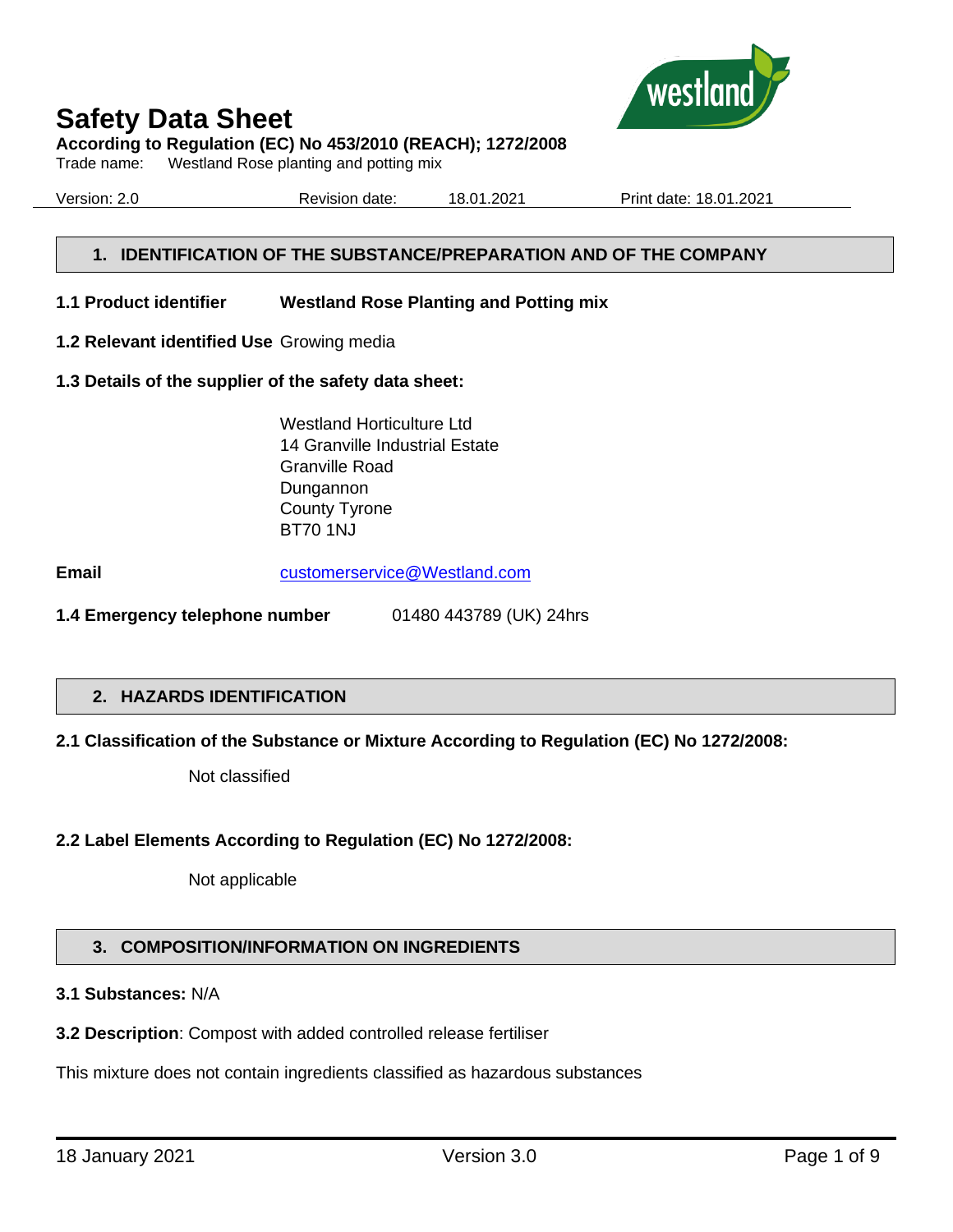

# **Safety Data Sheet According to Regulation (EC) No 453/2010 (REACH); 1272/2008**

Trade name: Westland Rose planting and potting mix

Version: 2.0 Revision date: 18.01.2021 Print date: 18.01.2021

## **4. FIRST AID MEASURES**

### **4.1 Description of first aid measures**

**General information:** Have the product container, label or Material Safety Data Sheet with you when calling a poison control center or physician or going for treatment. Get medical advice is any symptoms occur or persist

- **Inhalation:** Move person to fresh air. Keep patient warm and at rest.
- **Skin Contact:** Wash off with soap and plenty of water.
- **Eye Contact:** Rinse with plenty of water, also under the eyelids, for at least 15 minutes. Remove contact lenses and continue flushing.
- **Ingestion:** Rinse out mouth and then drink water

# **4.2 Most important symptoms and effects, both acute and delayed**

Information not available

## **4.3 Indication of any immediate medical attention and special treatment needed**

Information not available

## **5. FIRE FIGHTING MEASURES**

#### **5.1 Extinguishing Media:**

The mixture is not classified as flammable as such extinguishing media should be chosen as appropriate for surrounding materials.

### **5.2 Specific Hazards Arising From the Substance or Mixture:**

Fire may produce hazardous products of combustion such as carbon monoxide Exposure to decomposition products may be a hazard to health.

### **5.3 Advice for Fire Fighters:**

Wear full protective clothing and self-contained breathing apparatus if required

### **Additional Information:** None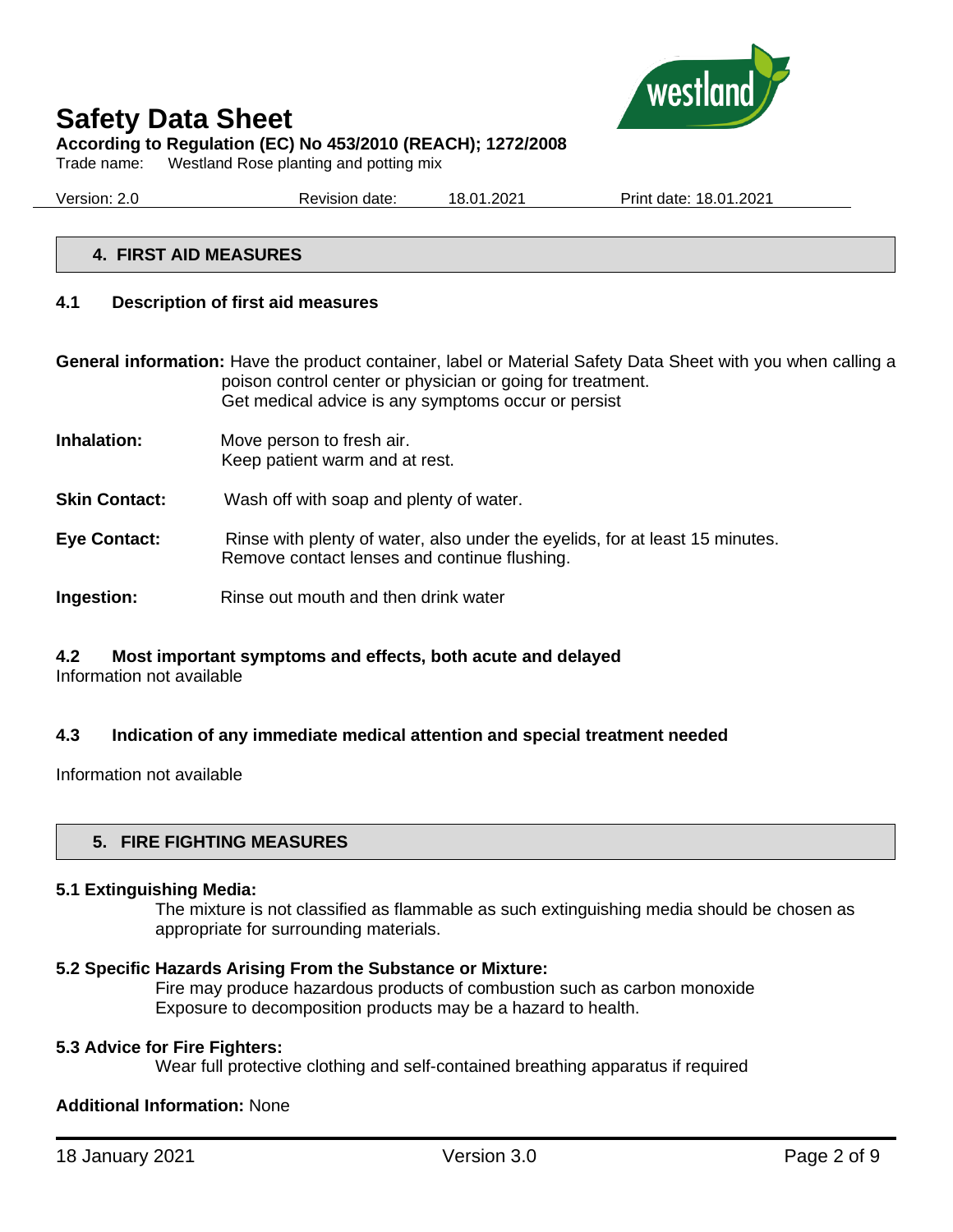

### **According to Regulation (EC) No 453/2010 (REACH); 1272/2008**

Trade name: Westland Rose planting and potting mix

Version: 2.0 Revision date: 18.01.2021 Print date: 18.01.2021

# **6. ACCIDENTAL RELEASE MEASURES**

### **6.1 Personal Precautions, Protective Equipment and Emergency Procedures:**

Avoid formation / breathing of dust Avoid contact with skin and eyes Ensure adequate ventilation

### **6.2 Environmental Precautions:**

Not applicable

### **6.3 Methods and Materials for Containment and Cleaning Up:**

Vacuum or sweep up material Wash affected area with water Place into suitable labelled containers for disposal according to local / national regulations

### **Additional information:** none

## **7. HANDLING AND STORAGE**

## **7.1 Precautions for safe handling**

- Prevent dust formation and inhalation
- Avoid contact with eyes and skin
- Wear gloves when handling the product over long periods of time
- Wash hands and observe good hygiene practice after handling this product

## **7.2 Conditions for safe storage, including any incompatibilities**

• Keep product in original labelled containers

### **7.3 Specific End Uses**:

Use as compost according to the instruction on the label

## **8. EXPOSURE CONTROLS / PERSONAL PROTECTION**

### **8.1 Control Parameters**

No ingredients with limit values that require monitoring at the workplace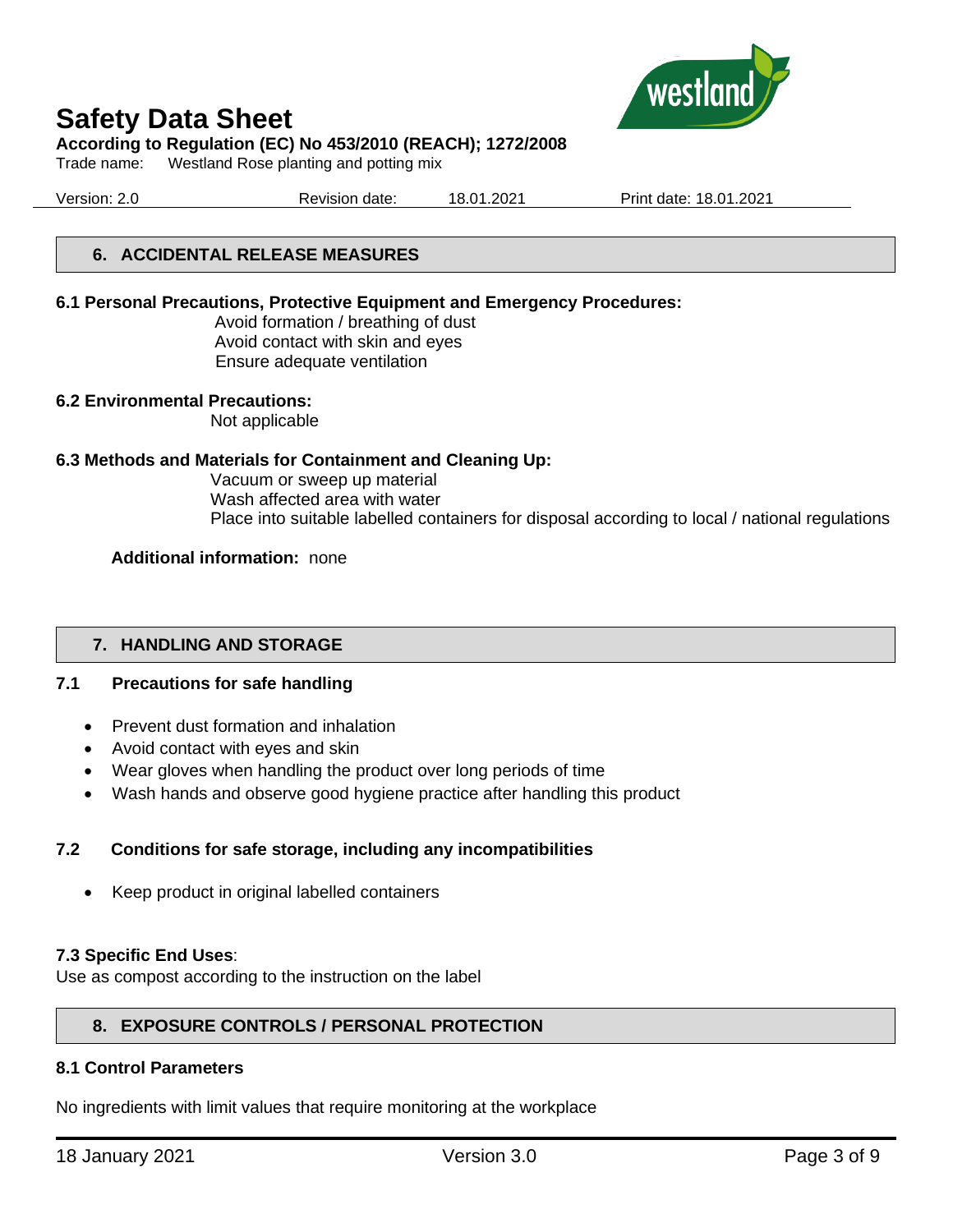

**According to Regulation (EC) No 453/2010 (REACH); 1272/2008**

Trade name: Westland Rose planting and potting mix

| Version: 2.0 | Revision date: | 18.01.2021 | Print date: 18.01.2021 |
|--------------|----------------|------------|------------------------|
|              |                |            |                        |

# **8.2 Exposure Controls**

|                                | 8.2.1 Appropriate engineering controls: No special ventilation requirements.<br>Avoid high dust concentration and provide ventilation where necessary                                                                                                                                                                       |
|--------------------------------|-----------------------------------------------------------------------------------------------------------------------------------------------------------------------------------------------------------------------------------------------------------------------------------------------------------------------------|
| <b>Protective Measures:</b>    | A risk assessment based on the task being performed and the risks involved should<br>be carried out to determine personal protection equipment required<br>When selecting personal protective equipment, seek appropriate professional<br>advice Personal protective equipment should be certified to appropriate standards |
| <b>Respiratory Protection:</b> | Not necessary if room is well ventilated<br>Use suitable dust respirator if dust concentration is high or if a risk assessment<br>indicates this is necessary. (Filter P2)                                                                                                                                                  |
| <b>Hand Protection:</b>        | Wear suitable gloves when handling the product over long periods or if a risk<br>assessment indicates this is necessary. Gloves complying with EN420                                                                                                                                                                        |
| <b>Eye Protection:</b>         | Wear eye protection when a risk assessment indicates this is necessary to avoid<br>exposure to dust. Safety glasses complying with EN166 as a minimum                                                                                                                                                                       |

**Skin and Body Protection:** Protective work clothing

## **8.2.3 Environmental exposure controls:** N/A

# **9. PHYSICAL AND CHEMICAL PROPERTIES**

## **9.1 Information on basic physical and chemical properties**

**Appearance:** Crumbly dark brown/black compost

**Physical state:** solid

**Colour:** dark brown/black

**Odour:** earthy

**Odour threshold:** none known

# **9.2 Other information**: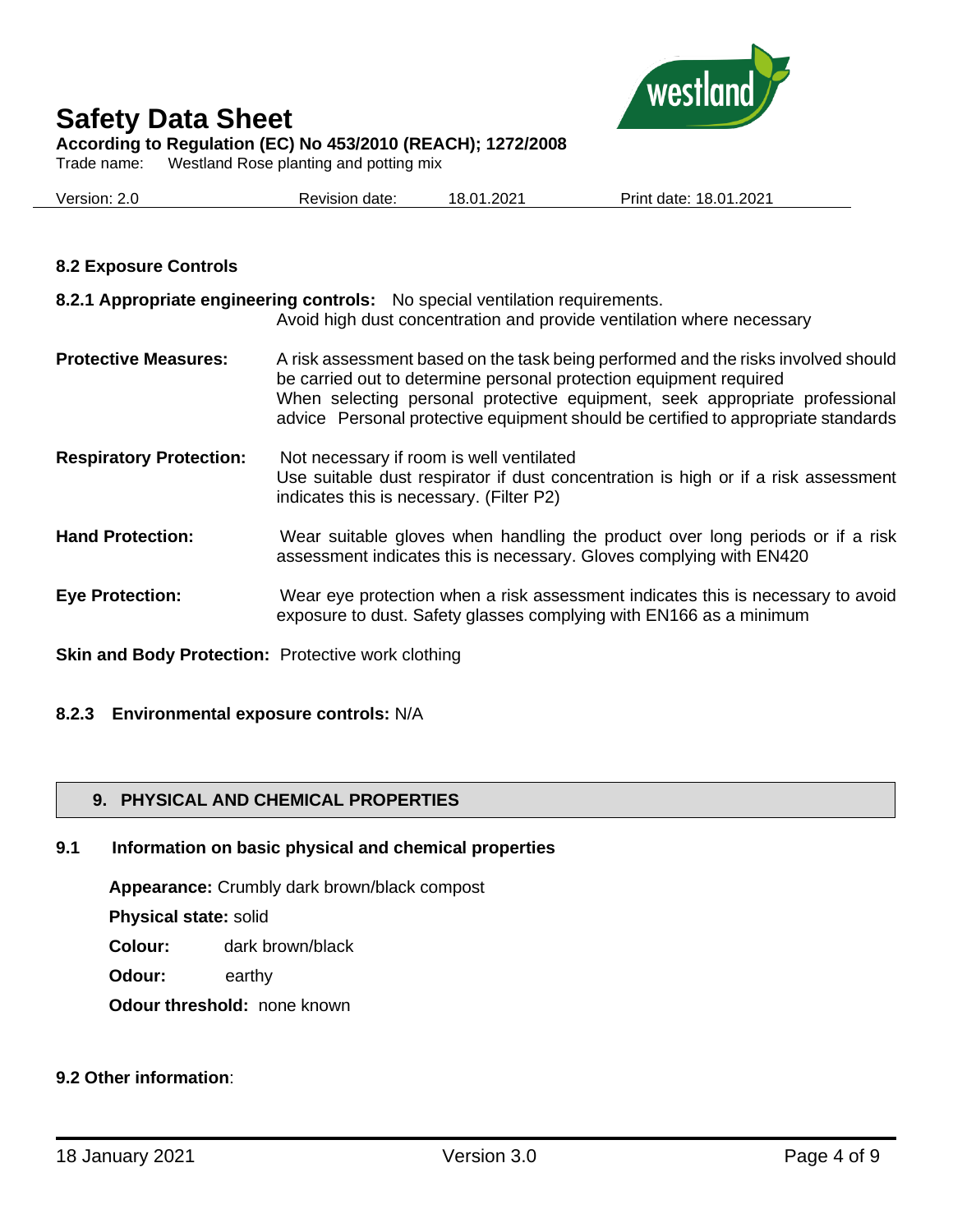

**According to Regulation (EC) No 453/2010 (REACH); 1272/2008**

Trade name: Westland Rose planting and potting mix

Version: 2.0 Revision date: 18.01.2021 Print date: 18.01.2021

|                                               | Value                        | <b>Concentration</b> | <b>Method</b>  | <b>Temperature</b> | <b>Pressure</b> | Remark         |
|-----------------------------------------------|------------------------------|----------------------|----------------|--------------------|-----------------|----------------|
| pH                                            | $5.5 - 6.0$                  |                      |                | $20^{\circ}$ C     |                 |                |
| <b>Melting point/freezing</b><br>point        | $\blacksquare$               | $\blacksquare$       | $\blacksquare$ |                    | $\blacksquare$  | $\blacksquare$ |
| <b>Initial boiling</b><br>point/boiling range | $\blacksquare$               | $\blacksquare$       | $\blacksquare$ | $\blacksquare$     | $\blacksquare$  | $\blacksquare$ |
| <b>Flash point</b>                            | $\blacksquare$               | $\blacksquare$       | $\blacksquare$ | $\blacksquare$     | $\blacksquare$  | $\blacksquare$ |
| <b>Evaporation rate</b>                       | $\blacksquare$               | $\blacksquare$       | $\blacksquare$ | $\blacksquare$     | $\blacksquare$  | $\blacksquare$ |
| <b>Flammability (solid,</b><br>gas)           | $\blacksquare$               | $\blacksquare$       | $\blacksquare$ | $\blacksquare$     | ۰               | $\blacksquare$ |
| <b>Upper/lower</b>                            | $\blacksquare$               | $\blacksquare$       | $\blacksquare$ | $\blacksquare$     | $\blacksquare$  | $\blacksquare$ |
| flammability or<br>explosive limits           |                              |                      |                |                    |                 |                |
| <b>Upper explosive limits</b>                 | $\overline{a}$               | $\blacksquare$       | $\blacksquare$ | $\blacksquare$     | $\blacksquare$  | $\blacksquare$ |
| Lower explosive limits                        | $\overline{\phantom{0}}$     | $\blacksquare$       | $\blacksquare$ | $\blacksquare$     | $\blacksquare$  | $\blacksquare$ |
| Vapour pressure                               | $\blacksquare$               | $\blacksquare$       | $\blacksquare$ | $\blacksquare$     | $\blacksquare$  | $\blacksquare$ |
| <b>Vapour density</b>                         | $\blacksquare$               | $\blacksquare$       | $\blacksquare$ | $\blacksquare$     | $\blacksquare$  | $\blacksquare$ |
| <b>Relative density</b>                       | $200 -$                      | $\blacksquare$       | $\blacksquare$ | $\blacksquare$     | $\blacksquare$  | $\blacksquare$ |
|                                               | 250g/l                       |                      |                |                    |                 |                |
| Solubility(ies)                               |                              | $\blacksquare$       | $\blacksquare$ | $\blacksquare$     | $\blacksquare$  | $\blacksquare$ |
| <b>Partition coefficient:</b>                 | $\blacksquare$               | $\blacksquare$       | $\blacksquare$ | $\blacksquare$     |                 |                |
| n-octanol/water                               |                              |                      |                |                    |                 |                |
| <b>Auto-ignition</b>                          | $\qquad \qquad \blacksquare$ | $\blacksquare$       | $\blacksquare$ | $\blacksquare$     | $\blacksquare$  | $\blacksquare$ |
| temperature                                   |                              |                      |                |                    |                 |                |
| <b>Decomposition</b>                          | $\blacksquare$               |                      | $\blacksquare$ | $\blacksquare$     | $\blacksquare$  |                |
| temperature                                   |                              |                      |                |                    |                 |                |
| <b>Viscosity</b>                              | $\blacksquare$               | $\blacksquare$       | $\blacksquare$ | $\blacksquare$     | $\blacksquare$  | $\blacksquare$ |
| Viscosity, dynamic                            | $\blacksquare$               | $\blacksquare$       | $\blacksquare$ | $\blacksquare$     | $\blacksquare$  | $\blacksquare$ |
| <b>Viscosity, cinematic</b>                   | $\blacksquare$               | $\blacksquare$       | $\blacksquare$ | $\blacksquare$     | $\blacksquare$  | $\blacksquare$ |
| <b>Explosive properties</b>                   | $\blacksquare$               | $\blacksquare$       | $\blacksquare$ | $\blacksquare$     | $\blacksquare$  | $\blacksquare$ |
| <b>Oxidising properties</b>                   | $\blacksquare$               | $\blacksquare$       | $\blacksquare$ | $\blacksquare$     | $\blacksquare$  | $\blacksquare$ |

## **10. STABILITY AND REACTIVITY**

**10.1 Reactivity:** Stable under normal conditions of storage, handling and use

**10.2 Chemical Stability:** Stable under normal conditions of storage, handling and use

**10.3 Possibility of hazardous reactions**: Hazardous reactions will not occur under normal transport or storage conditions.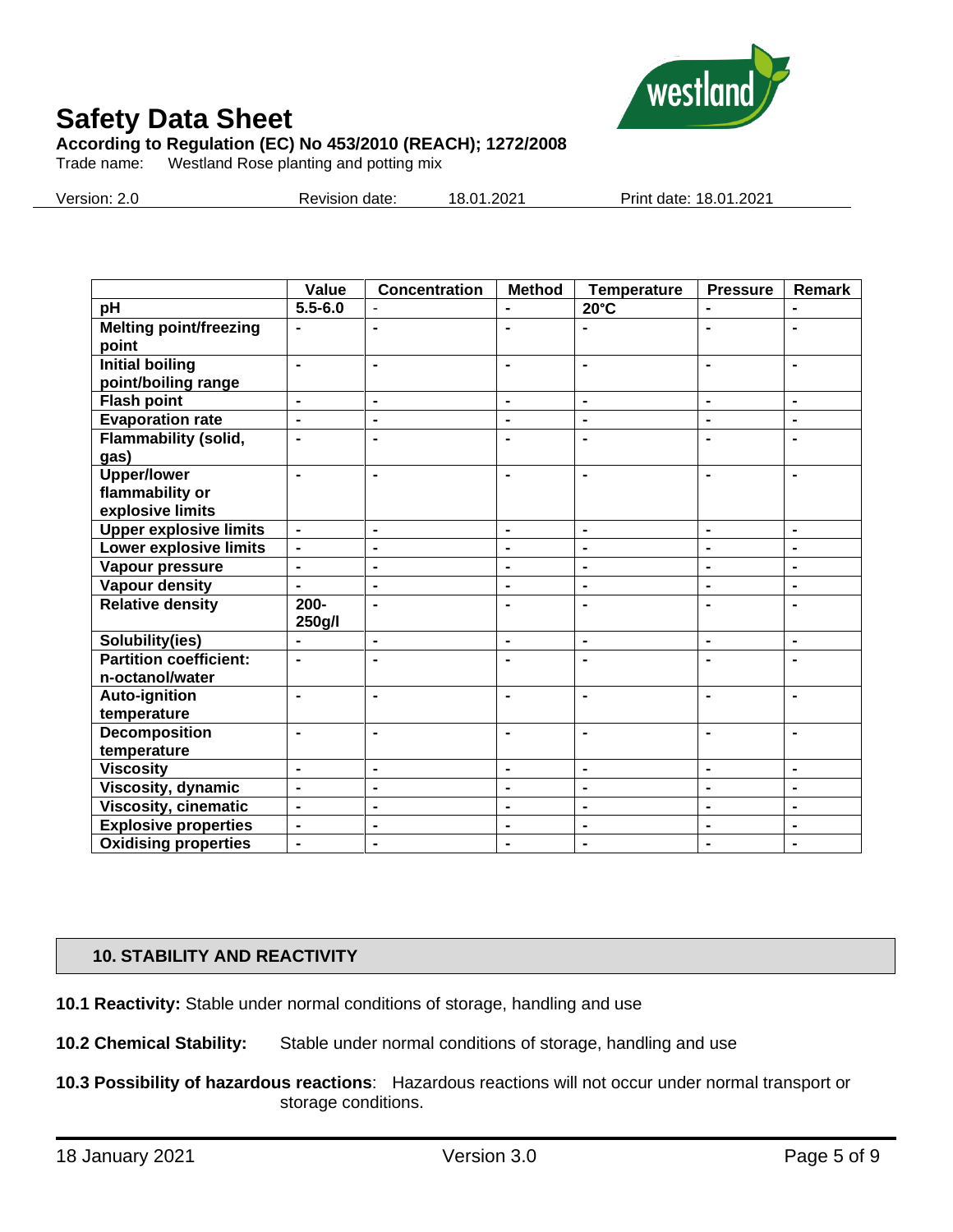

**According to Regulation (EC) No 453/2010 (REACH); 1272/2008**

Trade name: Westland Rose planting and potting mix

| Version: | Revision date: | 18.01.2021 | date: 18.01.2021 :<br>Print⊣ |
|----------|----------------|------------|------------------------------|
|          |                |            |                              |

**10.4 Conditions To Avoid**: Extremes of temperature

**10.5 Incompatible Materials**: Oxidising agents

**10.6 Hazardous decomposition products**:Heating or fire can release toxic or irritant vapours and fumes

## **11. TOXICOLOGICAL INFORMATION**

**Toxicokinetics, metabolism and distribution**

- **11.1 Information on toxicological effects**
- **Acute Toxicity:** Mixture not classified for acute toxicity

**Skin corrosion/ Irritation:** The mixture is not classified as skin irritant

**Eye damage/Irritation:** The mixture is not classified for eye damage

**Respiratory or Skin Sensitization:** The mixture is not classified as a sensitizer

**CMR effects (carcinogenity, mutagenicity and toxicity for reproduction):** The mixture is not classified as mutagenic, carcinogen, reproductive toxic or aspiration hazard

## **12. ECOLOGICAL INFORMATION**

The mixture is not classified for environmental hazard

| 12.1 Toxicity:                      | No information available on mixture |
|-------------------------------------|-------------------------------------|
| 12.2 Persistence and Degradability: | No information available on mixture |
| 12.3 Bioaccumulative Potential:     | No information available on mixture |
| 12.4 Mobility in Soil:              | No information available on mixture |
|                                     |                                     |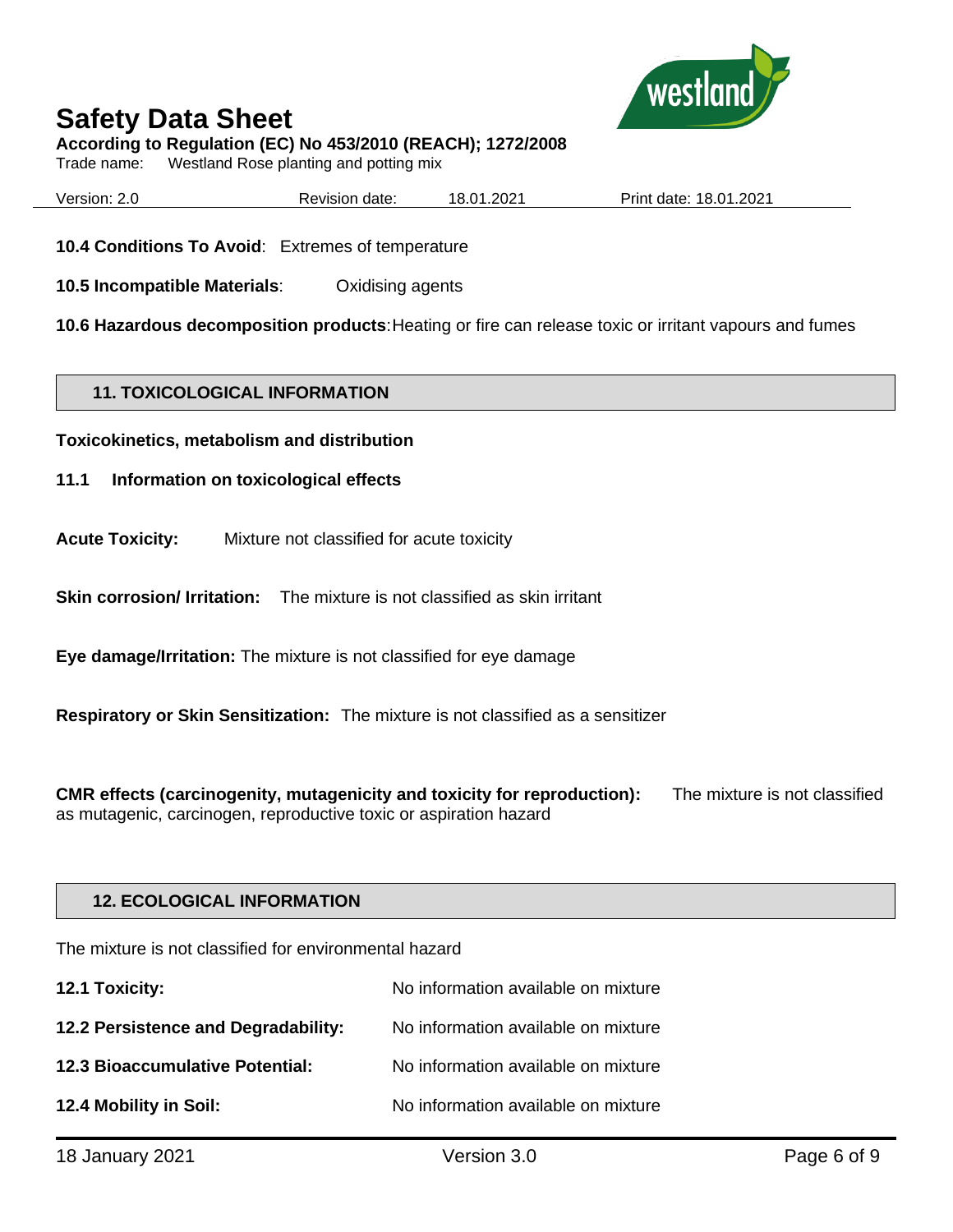

# **According to Regulation (EC) No 453/2010 (REACH); 1272/2008**

Trade name: Westland Rose planting and potting mix

| Version: 2.0 | Revision date: | 18.01.2021 | Print date: 18.01.2021 |
|--------------|----------------|------------|------------------------|
|              |                |            |                        |
|              |                |            |                        |

**Other adverse effects:** Information not available

## **13. DISPOSAL CONSIDERATIONS**

### **13.1 Waste treatment methods**

**Product:** Spread product over land as soil conditioner Check if agriculture use is possible. Where possible recycling is preferred to disposal or incineration. If recycling is not practicable, dispose of in compliance with local regulations.

**Contaminated Packaging:** Empty remaining contents. Completely empty containers can be put in the bin or disposed of in compliance with applicable local regulations

# **Additional information:** none known

# **14. TRANSPORT INFORMATION**

|                                 | <b>Land transport</b> | Inland waterway | Sea transport | Air transport (ICAO- |
|---------------------------------|-----------------------|-----------------|---------------|----------------------|
|                                 | (ADR/RID)             | transport (ADN) | (IMDG)        | TI / IATA-DGR)       |
| UN No.                          | Not dangerous         | Not dangerous   | Not dangerous | Not dangerous        |
| 14.1                            | goods                 | goods           | goods         | goods                |
| <b>UN Proper shipping name</b>  | Not dangerous         | Not dangerous   | Not dangerous | Not dangerous        |
| 14.2                            | goods                 | goods           | goods         | goods                |
| 14.3 Transport hazard class(es) | Not dangerous         | Not dangerous   | Not dangerous | Not dangerous        |
|                                 | goods                 | aoods           | aoods         | aoods                |
| Hazard label(s)                 | Not dangerous         | Not dangerous   | Not dangerous | Not dangerous        |
|                                 | goods                 | goods           | goods         | goods                |
| Packing group                   | Not dangerous         | Not dangerous   | Not dangerous | Not dangerous        |
| 14.4                            | goods                 | goods           | goods         | goods                |
| <b>Environmental hazards</b>    | Not dangerous         | Not dangerous   | Not dangerous | Not dangerous        |
| 14.5                            | goods                 | goods           | goods         | goods                |

**14.6 Special precautions for user:** None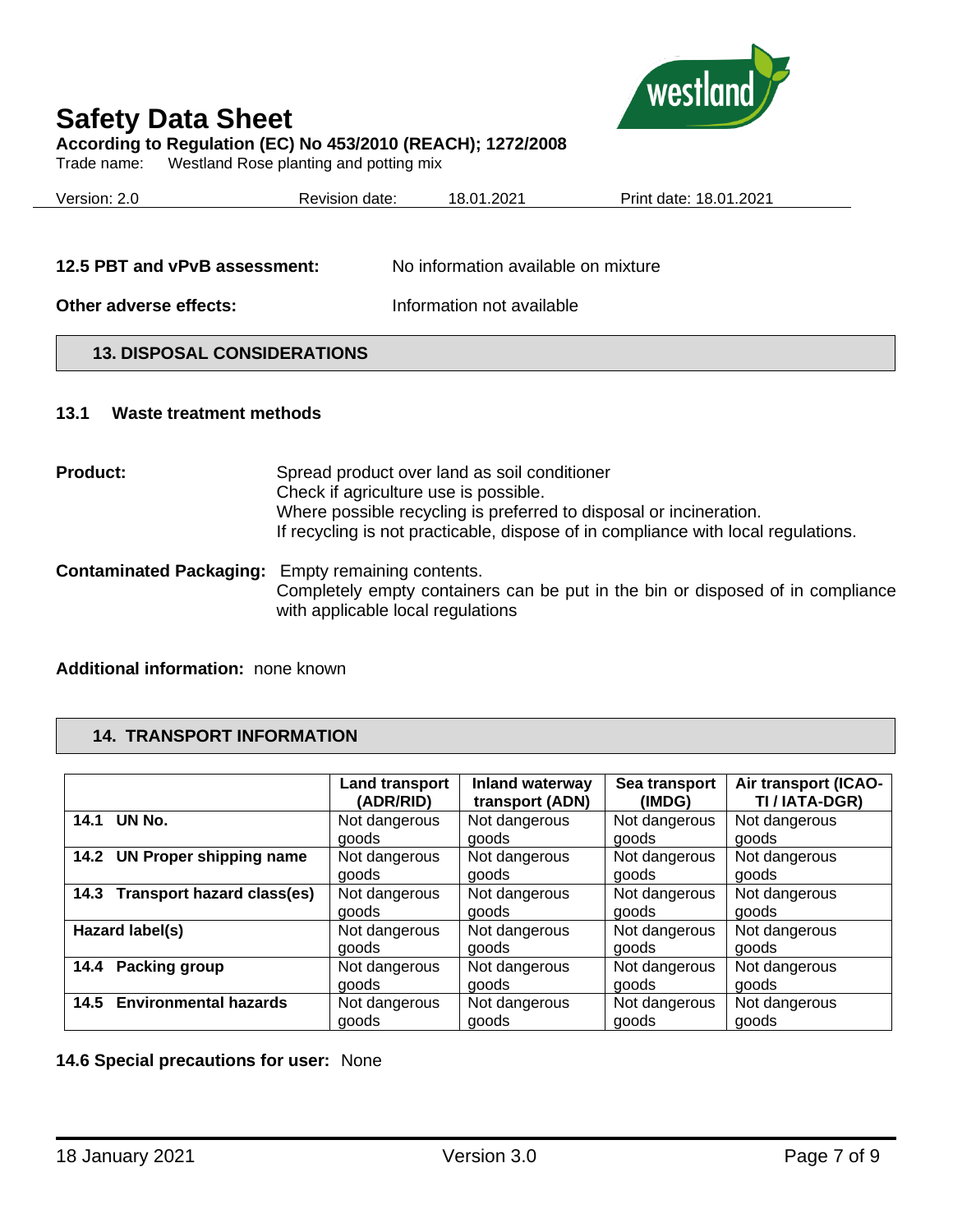

# **According to Regulation (EC) No 453/2010 (REACH); 1272/2008**

Trade name: Westland Rose planting and potting mix

Version: 2.0 Revision date: 18.01.2021 Print date: 18.01.2021

# **14.7 Transport in bulk according to Annex II of MARPOL 73/78 and the IBC Code**

**Additional information:** None

## **15. REGULATORY INFORMATION**

### **15.1 Safety, health and environmental regulations/legislation specific for the substance of mixture:**

This mixture is classified in accordance with Regulation (EC) 1272/2008.

**15.2 Chemical Safety Assessment:** A Chemical Safety Assessment has not been undertaken for this mixture

### **16. OTHER INFORMATION**

**16.1 Indication of changes:** revised and updated.

### **16.2 Abbreviations and Acronyms**

| ADR.                         | International Carriage of Dangerous Goods by Road                          |
|------------------------------|----------------------------------------------------------------------------|
| CAS No                       | <b>Chemicals Abstract Service Registry Number</b>                          |
| Directive 67/548/EEC         | Dangerous Substances Directive (DSD)                                       |
| EC No                        | European Community Number for chemicals within EU regulations              |
| <b>IATA-DGR</b>              | Dangerous Goods Regulations by the International Air Transport Association |
| <b>IMDG Code</b>             | International Maritime Dangerous Goods Code                                |
| <b>PBT</b>                   | Persistent, Bioaccumulative and Toxic Properties                           |
| Regulation (EC) No 1272/2008 | Classification, Labelling and Packaging (CLP)                              |
| RID.                         | International Transport of Dangerous Goods by Rail                         |
| vPvB                         | Very Persistent and Very Bioaccumulative Properties                        |

### **16.3 Key literature references and sources for data:** Westland Horticulture Ltd

**16.4 Classification for mixtures and used evaluation method according to regulation (EC) 1207/2008**  [CLP]: See SECTION 2.1 (classification).

## **16.5 Relevant H- and EUH-phrases (number and full text):** N/A

**16.6 Training advice:** follow the instructions